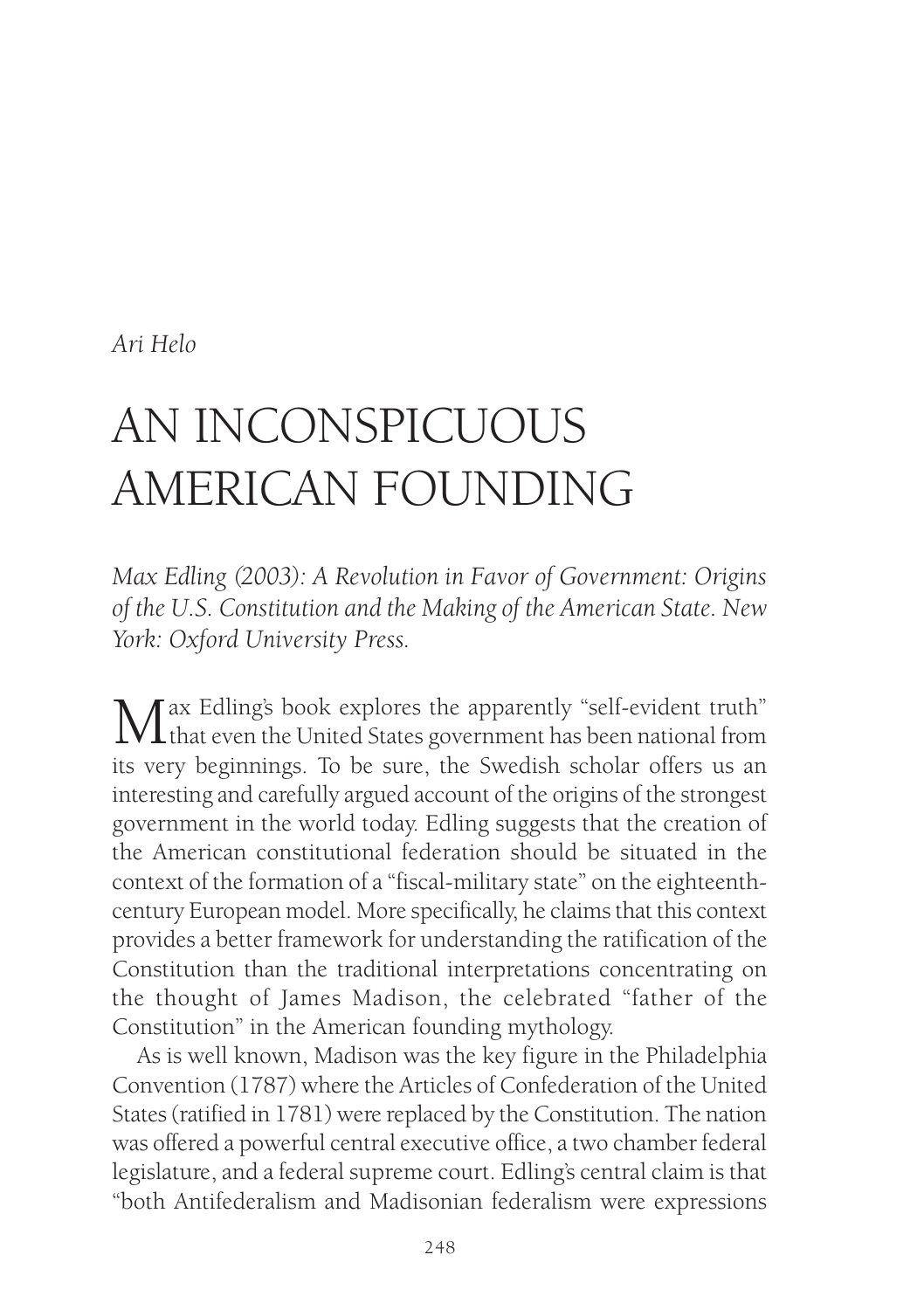of the extreme skepticism about stronger government" prevailing in contemporary American thought [p.9]. In terms of fundamentals, he aims at arguing that Madison's goal of securing minority rights in American majority democracy by resorting to a constitutional, federal government was not really at issue in the crucial moments of the American founding, namely the ratification debates that followed the Philadelphia Convention from 1787 to 1789. The obvious other option left to Edling is to cast Alexander Hamilton as the true champion of what counts as the core of the Federalist argument. After all, Hamilton was to become not only the most influential member in the first federal government, run by President George Washington in 1789-96, but also the leading figure of the Federalist Party to which Madison never belonged.

To grasp what is innovative in Edling's view that the adoption of the Constitution should be viewed as a more or less conscious effort to build up a national American state, let us first sketch an overtly simplified picture of the conventional American self-interpretation of its beginnings. According to a schoolbook reading, the American founding consists of first, the Revolution (1776), second, the Constitutional Convention with the ensuing ratification debates (1787-9), and third, the amendments to the original constitution known as the Bill of Rights (1791). The ten first amendments include the famous provisions that the government will not restrict the freedom of speech, free press, the religious freedom or the right of the Americans to carry firearms. Add to all this the third president, Thomas Jefferson (1801-09), as the true ideologue of American democratic faith, who — with Madison as his secretary of state managed to turn the burgeoning Federalist state machinery into a modern, civil society, and you have arrived at the conventional American understanding of the nation's origins as emblematic of the idea that big government is bad for any nation.

In fact, by the very term "founding" the scholars of early American history refer to the notion of the United States having been founded not as a nation state or even as a federation, but as a rudimentarily modern, free society. As Joyce Appleby in her extremely influential *Capitalism and a New Social Order* (New York University Press, 1984) quotes the "true" liberals of the Jeffersonian movement, "the consumers form the nation" [p. 89]. This liberal, hard-working,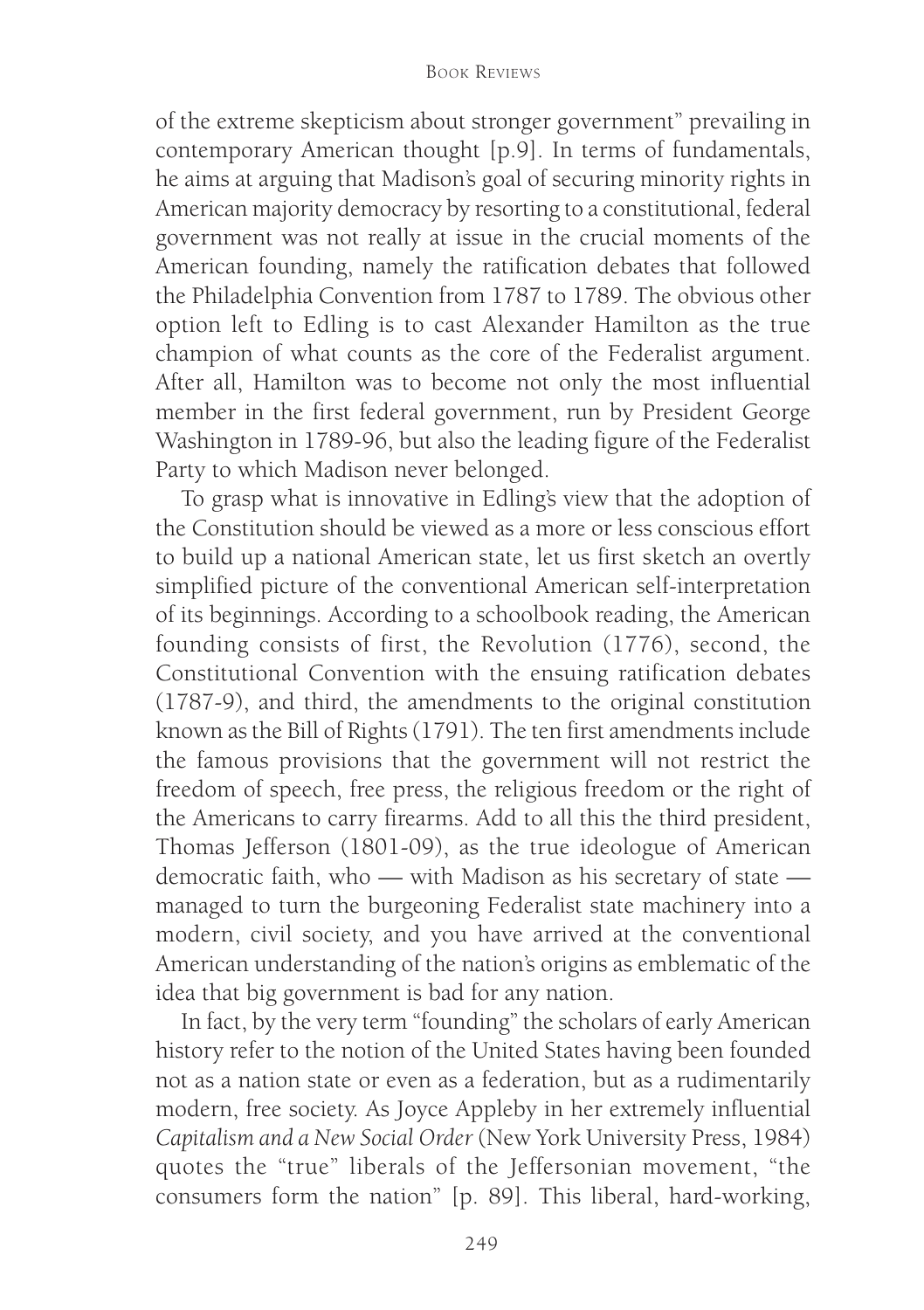Jeffersonian, consumer American needs the government like a hole in his head. After all, what the modern government asks from him is not his civic virtue but his tax money for keeping up an army, for deep down the state is nothing but a monopoly of violence. And indeed, Edling's work, albeit carrying the term "Revolution" in its title, is a book about the creation of a federal peacetime army and a nation-wide taxation system in the United States.

Edling makes an intelligent move by arguing that the formation of the eighteenth-century European "fiscal-military state" — a conception he borrows from Michael Mann — was well in view of the American founders. They saw that British military supremacy in the whole Atlantic system had been built on such a huge public debt that at the end of the century two thirds of the nation's tax revenue was needed for debt servicing, whereas the failure of the French absolutist government in funding its own operation meant that "the state eventually proved fatal to the regime" [p. 52].

With his emphasis on "fiscal-military state" formation, Edling manages quite skillfully to circumvent the various kinds of "historicisms" embedded in the complexities of the now worn-out historiographical struggles over the true character of the American founding as either genuinely democratic rather than aristocratic or as liberal rather than classically republican. Even so, the author is not in need of any unforeseen intellectual context of "languages," for he insists that the Antifederalists' deep suspicions of a strong central government as well as the Federalist argument stemmed from grasping the European developments so well, albeit in terms of the good old British Court and Country debate.

The thrust of the Country argument on the formation of the British "fiscal-military" state was that a peacetime (standing) army posed a threat to civil liberties as a potential police force ready to suppress all opposition to the high taxation needed for its maintenance. By and large, the corrupt Court party figured in the national financial elite so well represented in Parliamentary majorities that nothing could stop its success in extending both the standing army and its funding so as to enrich itself as the main debtor of the state. Simultaneously the overall tax burden on the people had to cover not only the actual expenses of the growing central government and its standing army, but also the ever-increasing interest payments going into the pockets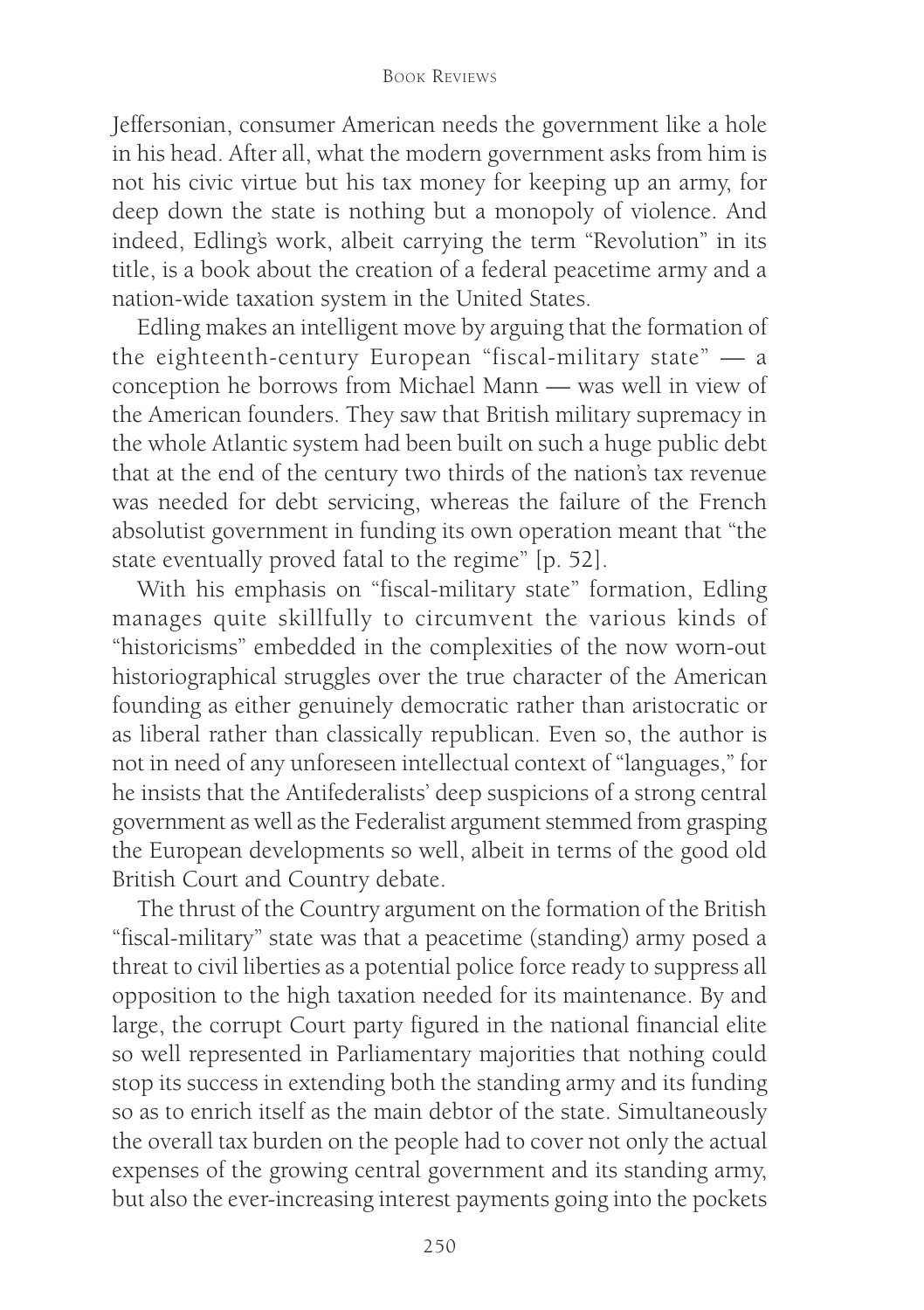#### BOOK REVIEWS

of the financiers of the system, built, as it was, on public debt. What, indeed, could a free people need a standing army for except to save the expense of chairs (as the Marx Brothers once formulated the case)?

Beginning with General Washington's outspoken despair with the ineffectiveness and unreliability of militia troops throughout the War of Independence, Edling confirms the old presumption that without regular troops the Americans would have lost their good cause. Regarding the economic and diplomatic survival of the early American federation, it takes several carefully argued subchapters from the author to make the reader grasp all the ramifications of the Constitution's central clause that, in fact, gave the federal government an unrestricted power to raise and maintain armies as well as to tax the people for funding what was to become an American national state.

While the formation of the modern American war machine was consummated only at the beginning of the twentieth century, Edling carefully points out that this late development is largely due to the Federalist Party winning their case at those early moments in American history. It was by reorganizing the war debts of both the Continental Congress and the states (for the state debts were also assumed by the central government) that the Federalists succeeded in securing the nation's financial credibility so that any potential enemy would know that in case of emergency the government would not lack funding for raising a large-scale army. However, given the restricted source material Edling has in his use, his suggestion that the federal government also managed to lower the overall tax burden of the nation is much less convincing.

What made the difference between American federalism and the formation of European nation state is that the American version of the "fiscal-military state" model was kept "*light and inconspicuous.*" Firstly, the regular army was largely kept out of sight of the American public by using it as a mere border constabulary in Western frontiers. Secondly, the Federalist tactics for handling the debt problem were based not only on making it a permanent, "funded" debt, but also on keeping the federal tax gatherer invisible. After all, what the Federalists and Anti-federalists appear to have agreed upon was that it was not the amount but the mode of tax collection that could make it look like a big-government activity. Thus, the central government taxed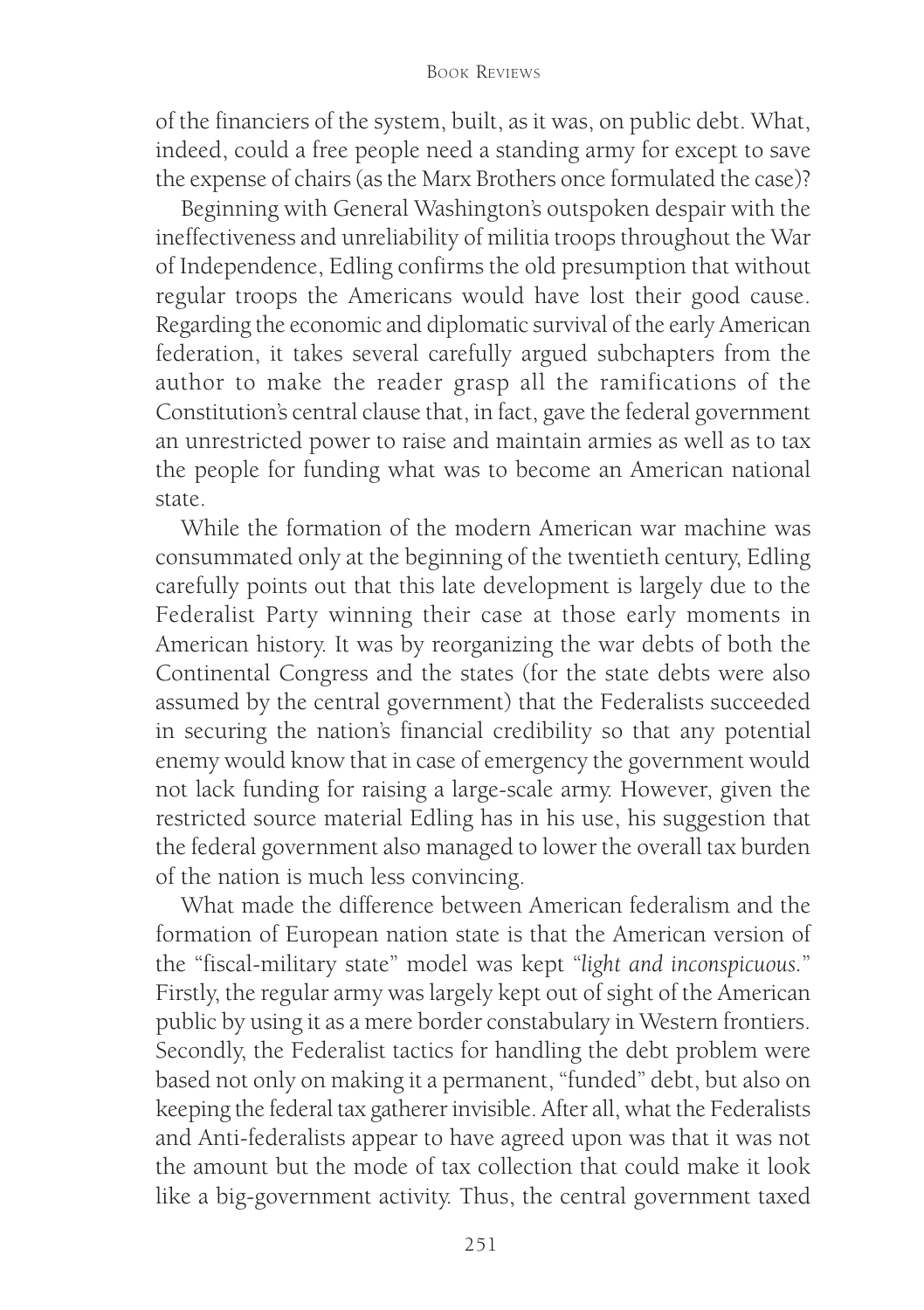## BOOK REVIEWS

American consumption rather than production, and consequently resorted to indirect taxes in the form of tariffs and excises (on spirits), whereas the poll tax and property taxes were left to the state governments.

There is hardly a question that we are also dealing here with a handbook on how to construct a successful federalist argument as a nice thing in itself within the grim universe of international politics. The message to all European federalists is indicated on the last lines of the book, where it is argued that the American constitution, while "universally regarded as the paragon of limited government allowed for the creation of what today remains the world's only superpower." As to the blessings of centralized political power in general the picture remains messier. Edling takes the trouble to mention that for the first one hundred and fifty years the American regular army was most regularly used to fight the Native Americans and the organized labor movement [p. 158]. Another interesting remark, for whatever reason it is made, is that the Federalists of the 1790s failed to foresee that at least the European "fiscal-military state" would some day spend most of its tax revenue on purely civil purposes [p. 227].

Finally, a few words of warning are in place for all those tempted to use this brilliantly written book as an introduction to early American history studies. Being mainly an interpretation of the ratification debates Edling's characterization of the American federation ignores much. He says next to nothing about the judicial power vested in the federal government. That the Supreme Court assesses the constitutionality of all the laws enacted by the national legislature is an issue one might think of as having something to do with the distribution of power in the American system. True, the *Marbury v. Madison* decision that began the debate over the role of the Supreme Court in the government took place only in 1803, so the ratification debate could hardly handle the issue. But as Edling's interpretation of the strengths of the Federalist argument relies quite heavily on how the system came to work over time, one might think of it as interesting that as late as the 1930s the Supreme Court declared practically every measure taken by Roosevelt's cabinet in favor of labor unions, public job opportunities, or public industry investments as unconstitutional. By the same token, it is worth asking whether the riots raised by discontented war veterans throughout the 1780s